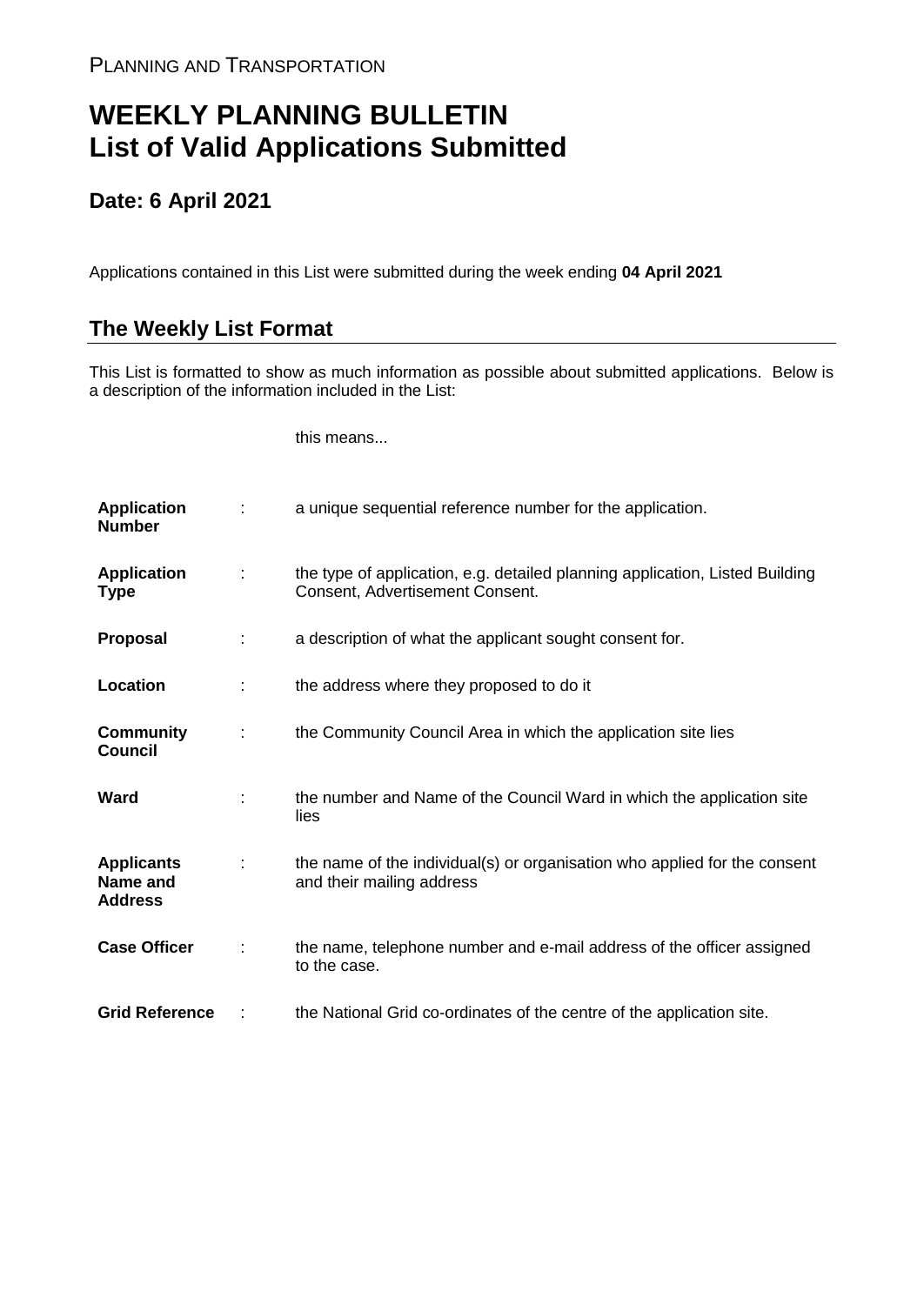| <b>Application No</b>                                                                                                          |   | P/21/0146/FUL                                                                                                                                                                                                       | <b>Earliest Date of</b><br><b>Decision</b> |                        | 13 May 2021   |
|--------------------------------------------------------------------------------------------------------------------------------|---|---------------------------------------------------------------------------------------------------------------------------------------------------------------------------------------------------------------------|--------------------------------------------|------------------------|---------------|
| <b>Application Type</b><br><b>Proposal</b><br><b>Location</b><br><b>Community Council</b><br><b>Ward</b>                       | ÷ | <b>Planning Permission</b><br>Change of Use of Open Space to Private Garden Ground<br>Land To The South Of 5 Riverview Gardens Riverview Gardens<br><b>Falkirk</b><br>No Community Council<br>06 - Falkirk North    |                                            | <b>Hierarchy Level</b> | Local         |
| <b>Applicant</b><br><b>Agent</b>                                                                                               |   | <b>Mr Stuart Bell</b>                                                                                                                                                                                               |                                            |                        |               |
| <b>Case Officer</b>                                                                                                            |   | : Kevin Brown (Tel. 01324 504701)<br>e-mail: kevin.brown@falkirk.gov.uk                                                                                                                                             |                                            |                        |               |
| <b>Grid Reference</b>                                                                                                          |   | 287546 681276<br>View the application details                                                                                                                                                                       |                                            |                        |               |
| <b>Application No</b>                                                                                                          |   | P/21/0161/FUL                                                                                                                                                                                                       | <b>Earliest Date of</b><br><b>Decision</b> |                        | 29 April 2021 |
| <b>Application Type</b><br><b>Proposal</b>                                                                                     |   | : Planning Permission<br>Extension to Dwellinghouse, Demolition of Existing Outbuilding<br>and Construction of new Outbuilding and Formation of Vehicle<br><b>Access</b>                                            |                                            | <b>Hierarchy Level</b> | Local         |
| Location<br><b>Community Council</b><br><b>Ward</b>                                                                            | ÷ | Bentfield 15 Gartcows Road Falkirk FK1 5EF<br>No Community Council<br>07 - Falkirk South                                                                                                                            |                                            |                        |               |
| <b>Applicant</b><br><b>Agent</b>                                                                                               |   | Mr Craig Heatlie<br><b>Funny Fish Design</b><br>Alan Murray 62 Lendrick Drive Maddison Falkirk FK2 0GW                                                                                                              |                                            |                        |               |
| <b>Case Officer</b>                                                                                                            |   | John Cooney (Tel. 01324 504705)<br>e-mail: john.cooney@falkirk.gov.uk                                                                                                                                               |                                            |                        |               |
| <b>Grid Reference</b>                                                                                                          |   | 288143 679391<br>View the application details                                                                                                                                                                       |                                            |                        |               |
| <b>Application No</b>                                                                                                          |   | : P/21/0165/FUL                                                                                                                                                                                                     | <b>Earliest Date of</b><br><b>Decision</b> |                        | 30 March 2021 |
| <b>Application Type</b><br><b>Proposal</b><br>Location<br><b>Community Council</b><br>Ward<br><b>Applicant</b><br><b>Agent</b> |   | <b>Planning Permission</b><br><b>Extension to Dwellinghouse</b><br>85 Randyford Street Falkirk FK2 9DH<br>Grahamston, Middlefield and Westfield<br>06 - Falkirk North<br>Mr & Mrs Dennis Clark<br><b>GBK Design</b> |                                            | <b>Hierarchy Level</b> | Local         |
| <b>Case Officer</b>                                                                                                            |   | Gordon Kerr 27 Chambers Drive Carron Falkirk FK2 8DX<br>John Cooney (Tel. 01324 504705)<br>e-mail: john.cooney@falkirk.gov.uk                                                                                       |                                            |                        |               |
| <b>Grid Reference</b>                                                                                                          |   | 290137 680396<br>View the application details                                                                                                                                                                       |                                            |                        |               |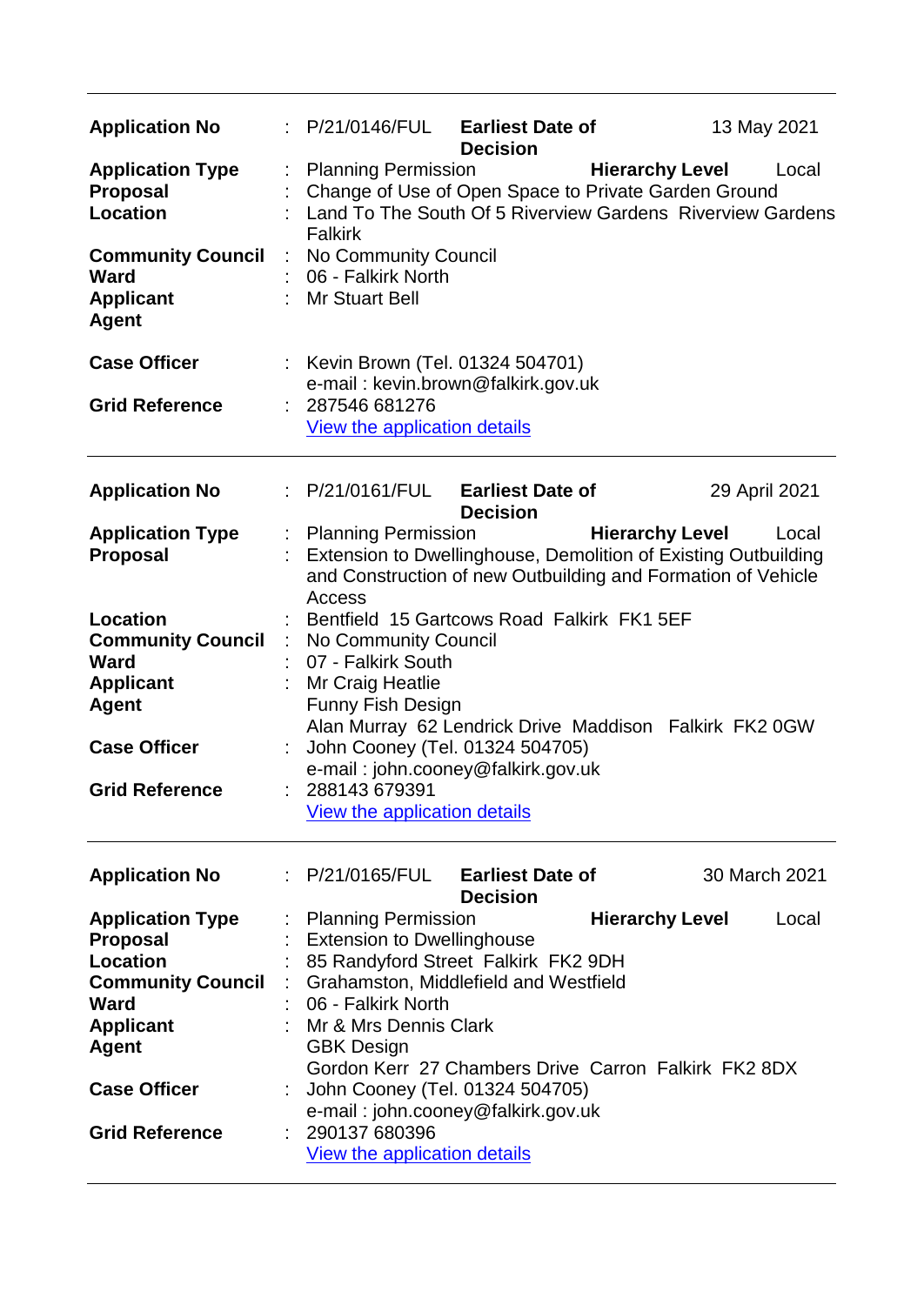| <b>Application No</b>                                                                                                                                                                 |    | P/21/0178/FUL<br><b>Earliest Date of</b><br>4 May 2021<br><b>Decision</b>                                                                                                                                                                                                                                                                                                                                                                             |       |
|---------------------------------------------------------------------------------------------------------------------------------------------------------------------------------------|----|-------------------------------------------------------------------------------------------------------------------------------------------------------------------------------------------------------------------------------------------------------------------------------------------------------------------------------------------------------------------------------------------------------------------------------------------------------|-------|
| <b>Application Type</b><br><b>Proposal</b><br><b>Location</b><br><b>Community Council</b><br><b>Ward</b><br><b>Applicant</b><br><b>Agent</b>                                          | ÷. | <b>Planning Permission</b><br><b>Hierarchy Level</b><br><b>Extension to Dwellinghouse</b><br>25 Marion Wilson View Larbert FK5 4TP<br>Larbert, Stenhousemuir and Torwood<br>05 - Bonnybridge and Larbert<br>Mr John Haggerty<br><b>Forth Architecture</b><br>Ian McIntyre 7 Farmstead Way Bo'ness West Lothian EH51<br>9RT                                                                                                                            | Local |
| <b>Case Officer</b>                                                                                                                                                                   |    | : Stewart Robson (Tel. 01324 504720)<br>e-mail: stewart.robson@falkirk.gov.uk                                                                                                                                                                                                                                                                                                                                                                         |       |
| <b>Grid Reference</b>                                                                                                                                                                 |    | 286152 683208<br>View the application details                                                                                                                                                                                                                                                                                                                                                                                                         |       |
| <b>Application No</b>                                                                                                                                                                 |    | P/21/0182/FUL<br><b>Earliest Date of</b><br>22 April 2021<br><b>Decision</b>                                                                                                                                                                                                                                                                                                                                                                          |       |
| <b>Application Type</b><br><b>Proposal</b><br>Location<br><b>Community Council</b><br><b>Ward</b><br><b>Applicant</b>                                                                 |    | : Planning Permission<br><b>Hierarchy Level</b><br><b>Erection of Outbuilding</b><br>23 Chapel Crescent Carronshore Falkirk FK2 8DD<br>NO COMMUNITY COUNCIL<br>04 - Carse, Kinnaird and Tryst<br>Mr Barry Hart                                                                                                                                                                                                                                        | Local |
| <b>Agent</b><br><b>Case Officer</b><br><b>Grid Reference</b>                                                                                                                          |    | <b>TBB Architecture</b><br>Thomas Thomson 17 Cockburn Street Falkirk FK1 1DJ<br>Stewart Robson (Tel. 01324 504720)<br>e-mail: stewart.robson@falkirk.gov.uk<br>288558 683148<br><b>View the application details</b>                                                                                                                                                                                                                                   |       |
| <b>Application No</b>                                                                                                                                                                 |    | : P/21/0185/FUL<br><b>Earliest Date of</b><br>4 May 2021<br><b>Decision</b>                                                                                                                                                                                                                                                                                                                                                                           |       |
| <b>Application Type</b><br><b>Proposal</b><br><b>Location</b><br><b>Community Council</b><br>Ward<br><b>Applicant</b><br><b>Agent</b><br><b>Case Officer</b><br><b>Grid Reference</b> | ÷  | <b>Planning Permission</b><br><b>Hierarchy Level</b><br><b>Extension to Dwellinghouse</b><br>Kelimar Glen Road Torwood Larbert FK5 4SN<br>Larbert, Stenhousemuir and Torwood<br>05 - Bonnybridge and Larbert<br>Ms P McKay<br><b>Architectural Design Services</b><br>Bill Crawford 3 Ritchie Place Bo'ness EH51 9TU<br>John Cooney (Tel. 01324 504705)<br>e-mail: john.cooney@falkirk.gov.uk<br>284116 684784<br><b>View the application details</b> | Local |